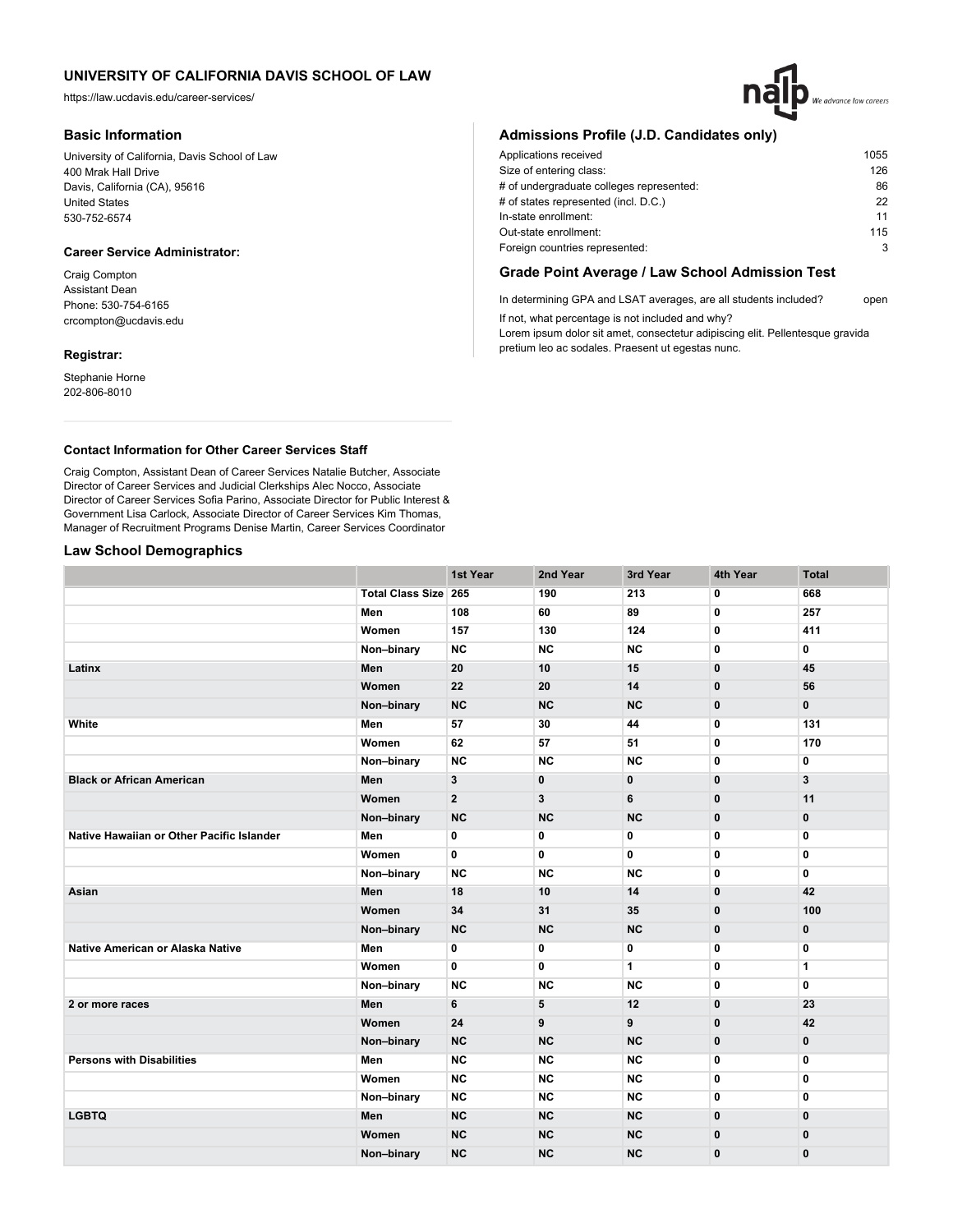| Non-Resident Alien | Men        | 4         | ×.        | 0         | 0        |    |
|--------------------|------------|-----------|-----------|-----------|----------|----|
|                    | Women      | 13        | 10        | э         | 0        | 28 |
|                    | Non-binary | NC        | <b>NC</b> | <b>NC</b> | 0        | 0  |
| Veteran            | Men        | <b>NC</b> | <b>NC</b> | <b>NC</b> | 0        | 0  |
|                    | Women      | <b>NC</b> | <b>NC</b> | <b>NC</b> | $\bf{0}$ | 0  |
|                    | Non-binary | <b>NC</b> | <b>NC</b> | <b>NC</b> | $\bf{0}$ | 0  |

## **Comments**

---------------------For more details, visit www.nalplawschools.org NALP Copyright 2015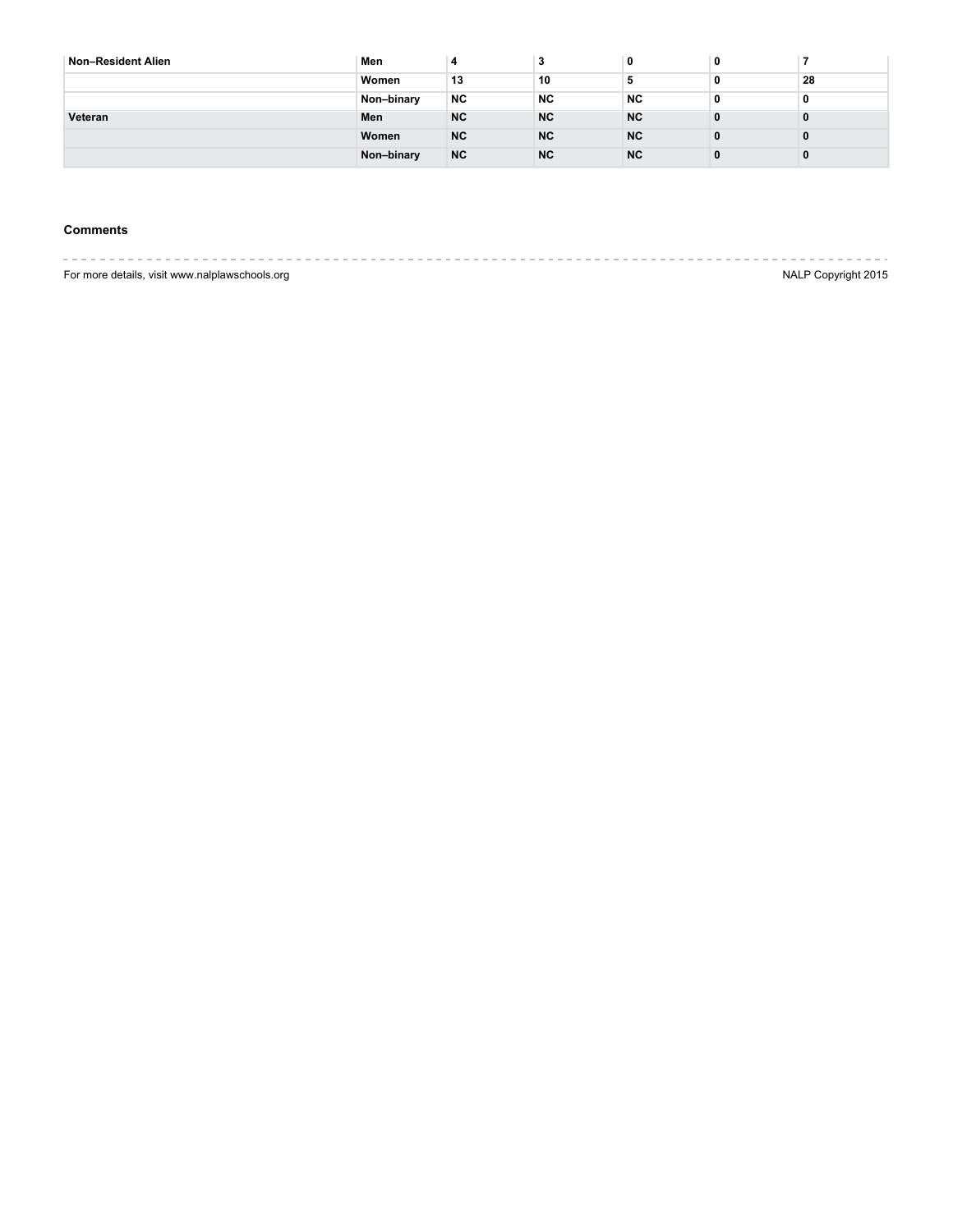https://law.ucdavis.edu/career-services/

## **Degree Programs**

| Number of Students Enrolled:                      |      |
|---------------------------------------------------|------|
| Full-Time:                                        | 1641 |
| Evening:                                          | 1642 |
| Part-Time:                                        | 1643 |
| Other:                                            | 1644 |
| Fields of Study:                                  |      |
| LL.M. Degrees Offered:                            | 1645 |
| Is LL.M. grading system equivalent to JD system?  | 1646 |
| Joint degree programs offered?                    | 1647 |
| Number of LL.M. degrees awarded in previous year: | 1648 |

### **JD Programs:**

### **Special Training and Certification Programs:**

Lorem ipsum dolor sit amet, consectetur adipiscing elit. Pellentesque gravida pretium leo ac sodales. Praesent ut egestas nunc. Fusce sed dapibus nunc, nec varius neque. Sed rhoncus orci non placerat mattis. Maecenas lorem nunc, ultrices quis maximus eu, varius nec tortor. Phasellus dignissim libero ipsum, sit amet condimentum mauris eleifend et. Vestibulum congue id velit sit amet tincidunt. Suspendisse ac quam nec diam ultrices ultrices gravida id lacus. Morbi tempus, justo vel consequat venenatis, eros lectus placerat leo, cursus vehicula mi nibh eu lorem. Phasellus ultricies tellus nibh, ac tincidunt mi lacinia non.

Is Moot Court a required activity?

#### **Moot Court Program Description:**

Lorem ipsum dolor sit amet, consectetur adipiscing elit. Pellentesque gravida pretium leo ac sodales. Praesent ut egestas nunc. Fusce sed dapibus nunc, nec varius neque. Sed rhoncus orci non placerat mattis. Maecenas lorem nunc, ultrices quis maximus eu, varius nec tortor. Phasellus dignissim libero ipsum, sit amet condimentum mauris eleifend et. Vestibulum congue id velit sit amet tincidunt. Suspendisse ac quam nec diam ultrices ultrices gravida id lacus. Morbi tempus, justo vel consequat venenatis, eros lectus placerat leo, cursus vehicula mi nibh eu lorem. Phasellus ultricies tellus nibh, ac tincidunt mi lacinia non.

# **Explanation of Grading System**

| <b>Letter Grades</b> | <b>Other Grading System?</b> | <b>Numerical Equivalents</b> |
|----------------------|------------------------------|------------------------------|
| $A+$                 |                              | 4.0                          |
| Α                    |                              | 4.0                          |
| А-                   |                              | 3.7                          |
| $B+$                 |                              | 3.3                          |
| в                    |                              | 3.0                          |
| в-                   |                              | 2.7                          |
| $C+$                 |                              | 2.3                          |
| C                    |                              | 2.0                          |
| $C -$                |                              | 1.7                          |
| D                    |                              | 1.0                          |
| F                    |                              | 0.0                          |

## **Comments:**

#### **Minimum Grade Required to Attain:**

| Top 10%:                               | 1694 |
|----------------------------------------|------|
| Top 25%:                               | 1695 |
| Top 33%:                               | 1696 |
| Top 50%:                               | 1697 |
| Top 75%:                               | 1698 |
| Median GPA:                            | 1699 |
| Minimum grade required for graduation: | 1700 |
|                                        |      |

Do you have a pass/fail option? The control open by the control open by the control open

Lorem ipsum dolor sit amet, consectetur adipiscing elit. Pellentesque gravida pretium leo ac sodales. Praesent ut egestas nunc. Fusce sed dapibus nunc, nec varius neque. Sed rhoncus orci non placerat mattis. Maecenas lorem nunc, ultrices quis maximus eu, varius nec tortor. Phasellus dignissim libero ipsum, sit amet condimentum mauris eleifend et. Vestibulum congue id velit sit amet tincidunt. Suspendisse ac quam nec diam ultrices ultrices gravida id lacus. Morbi tempus, justo vel consequat venenatis, eros lectus placerat leo, cursus vehicula mi nibh eu lorem. Phasellus ultricies tellus nibh, ac tincidunt.

| Are students ranked in their class?    | open                       |
|----------------------------------------|----------------------------|
| If so. how often?                      | Loren ipsum dolor sit amet |
| Will the school verify student grades? | open                       |

School's Verification Policy

Lorem ipsum dolor sit amet, consectetur adipiscing elit. Pellentesque gravida pretium leo ac sodales. Praesent ut egestas nunc. Fusce sed dapibus nunc, nec varius neque. Sed rhoncus orci non placerat mattis. Maecenas lorem nunc, ultrices quis maximus eu, varius nec tortor. Phasellus dignissim libero ipsum, sit amet condimentum mauris eleifend et. Vestibulum congue id velit sit amet tincidunt. Suspendisse ac quam nec diam ultrices ultrices gravida id lacus. Morbi tempus, justo vel consequat venenatis, eros lectus placerat leo, cursus vehicula mi nibh eu lorem. Phasellus ultricies tellusp>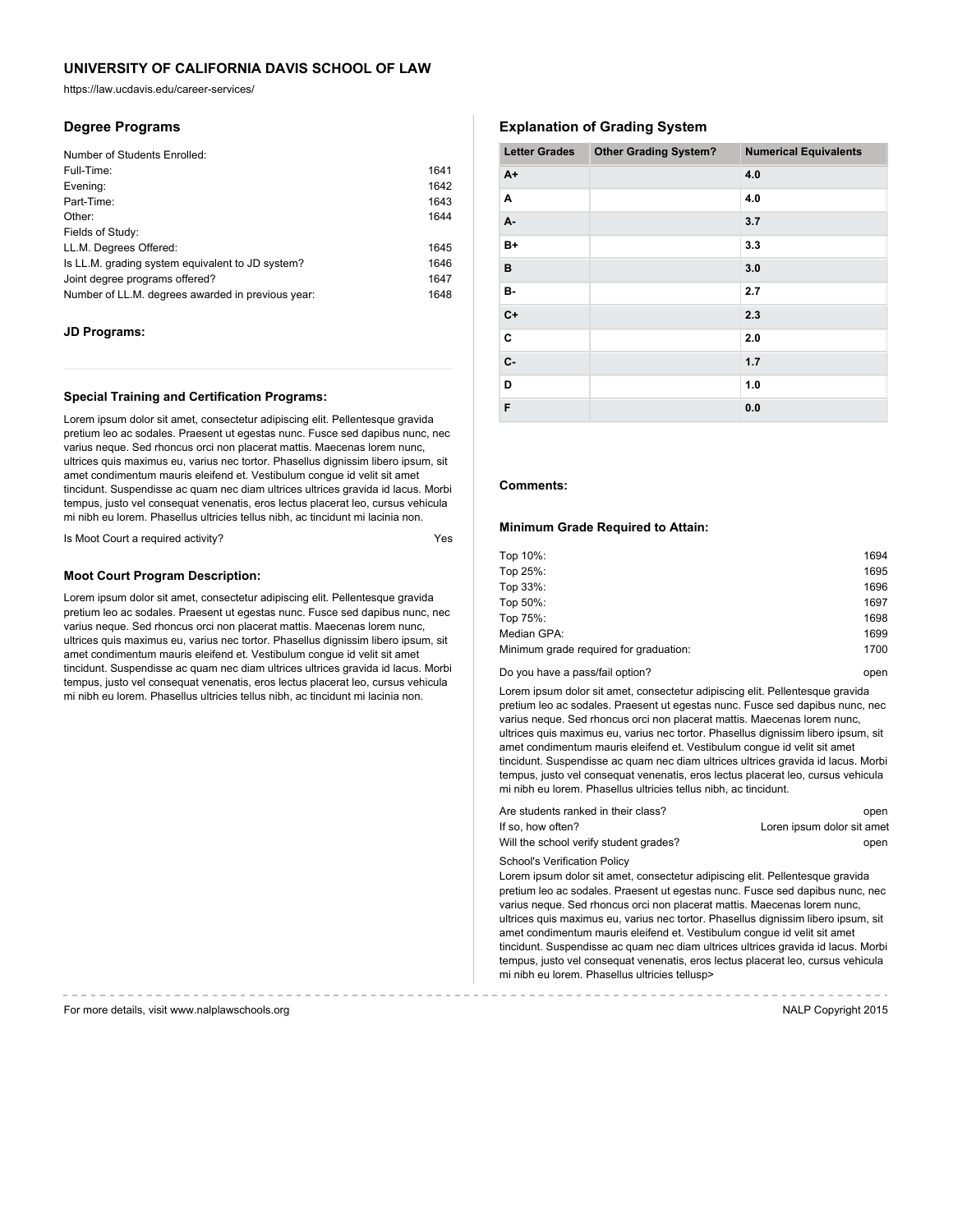https://law.ucdavis.edu/career-services/

## **Pre-Graduation Academic Honors**

# **Graduation Honors**

# **Areas of Practice & Employment**

| Areas of practice include both legal and non-legal positions: % of<br>employed students with jobs in area |       |  |
|-----------------------------------------------------------------------------------------------------------|-------|--|
| <b>Private practice</b>                                                                                   | 58%   |  |
| <b>Business and industry</b>                                                                              | 11%   |  |
| Government                                                                                                | 9%    |  |
| Judicial clerkship                                                                                        | 6%    |  |
| Military                                                                                                  | $0\%$ |  |
| <b>Public interest organization</b>                                                                       | 14%   |  |
| <b>Academic</b>                                                                                           | 2%    |  |
| Job category not identified                                                                               | 0%    |  |

| % of students with known location who are in employment<br>region |  |
|-------------------------------------------------------------------|--|
| New England (CT, ME, MA, NH, RI, VT)                              |  |
| Middle Atlantic (NJ, NY, PA)                                      |  |
| East North Central (IL, IN, MI, OH, WI)                           |  |
| West North Central (IA,KS,MN,MO,NE,ND,SD)                         |  |
| South Atlantic (DE, DC, FL, GA, MD, NC, SC, VA, WV)               |  |
| East South Central (AL, KY, MS, TN)                               |  |
| West South Central (AR, LA, OK, TX)                               |  |
| Mountain (AZ,CO,ID,MT.NV.NM,UT,WY)                                |  |
| Pacific (AK,CA,HI,OR,WA)                                          |  |
|                                                                   |  |

**Non-US**

# **Jurisdictions:**

For more details, visit www.nalplawschools.org NALP Copyright 2015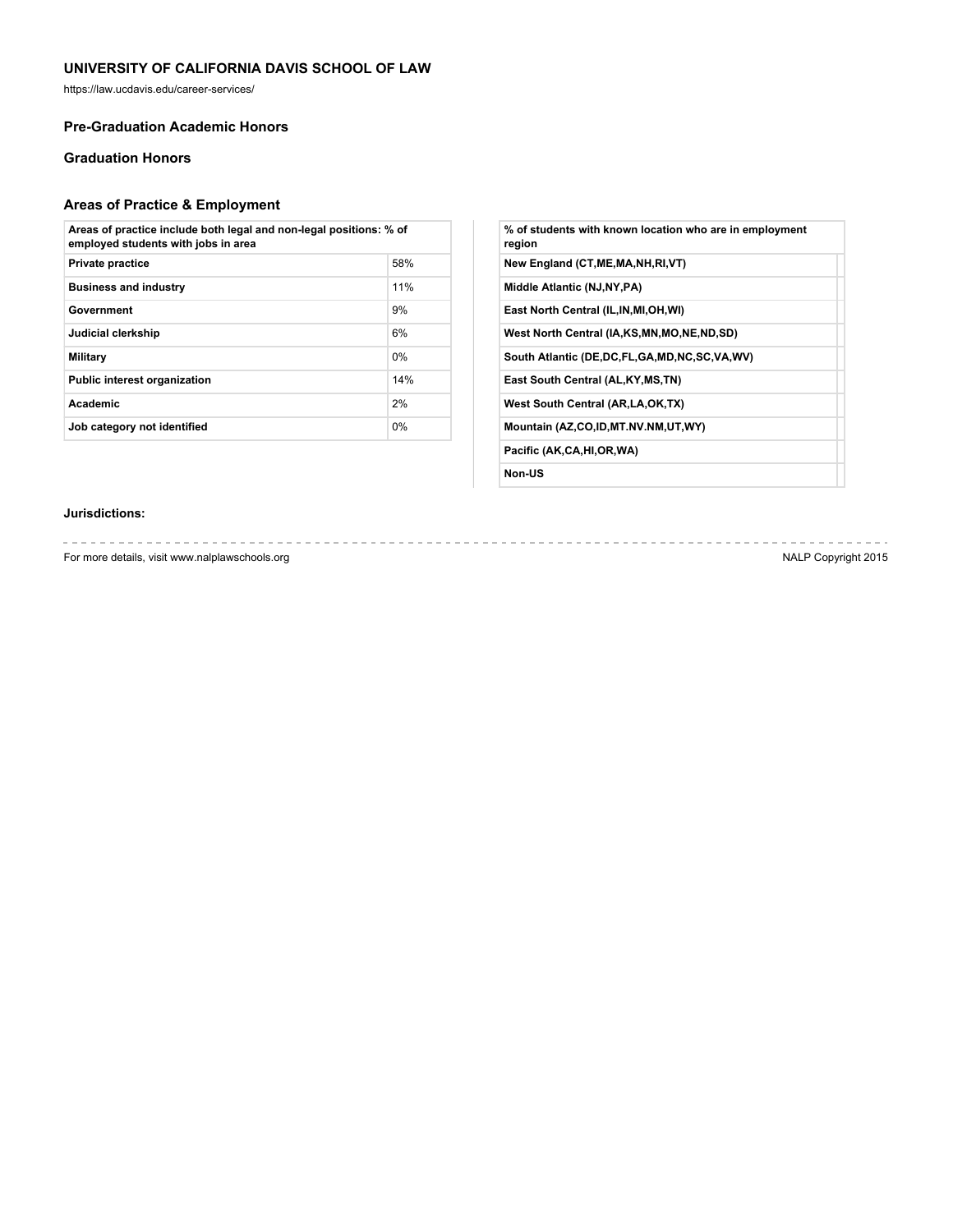https://law.ucdavis.edu/career-services/

# **OCI / Job Posting**

#### **OCI Reservations**

| OCI requests<br>accepted by:        |                                                                              |
|-------------------------------------|------------------------------------------------------------------------------|
| Phone -<br>beginning<br>date:       | 02/14/2022                                                                   |
| Email to -<br>beginning<br>date:    | 02/14/2022: oci@law.ucdavis.edu                                              |
| Online, URL -<br>beginning<br>date: | 02/14/2022:<br>https://law.ucdavis.edu/career-services/employers/recruitment |

Any changes in OCI procedures or policies that will be in effect for the first time during Fall 2015:

OCI Date Assignment Procedure: First come first served OCI Fee? \$100 per schedule/room for law firms with 50 or less attorneys firm-wide. \$300 per schedule/room for law firms with 51-100 attorneys firm-wide. \$500 per schedule/room for law firms with 101+ attorneys firm-wide. OCI Date Confirmation Sent to Employers:

If requested, our school will coordinate with: UC Berkeley, UC Hastings, McGeorge

Required Employer Forms: Employers register for OCI through Symplicity. Employers can also send their OCI post via email to oci@law.ucdavis.edu

### **OCI Dates:**

| <b>OCI Interview Periods:</b>       | Aug 1-5, 2022 Aug 29-Sept 2, 2022 Sept 6-9,<br>2022 |
|-------------------------------------|-----------------------------------------------------|
| Callback Period:                    | No specified flyback dates.                         |
| Is video conferencing<br>available? | Yes                                                 |
| Comments:                           |                                                     |

### **Pre-OCI Material Distribution:**

| Are employers permitted to prescreen?                                                                                                                                              | Yes |
|------------------------------------------------------------------------------------------------------------------------------------------------------------------------------------|-----|
| OCI Drop date:                                                                                                                                                                     |     |
| Date student materials sent to employer:                                                                                                                                           |     |
| Date interview schedule sent to employer:                                                                                                                                          |     |
| Postage/express mail fee?                                                                                                                                                          |     |
| Comments: Employers who are unable to attend our OCI program may register<br>for a Resume Collection, post a non-OCI position, or arrange for a another date<br>to come to campus. |     |
| Do you provide resume collection or direct mail option for employers not<br>participating in OCI?                                                                                  | Yes |
| Are all OCI conducted in campus buildings?                                                                                                                                         | Yes |

For more details, visit www.nalplawschools.org NALP Copyright 2015

#### **Other Interview Programs**

Sacramento Region Diversity Career Fair in February. The Northern California Law School Career Services consortium organizes the annual Northern California Public Interest/Public Sector Legal Careers Day (PI/PS Day) in February in San Francisco. UCLA LL.M. Interview Program at UCLA (formerly West Coast International LL.M. Job Fair) in February. Equal Justice Works Conference and Career Fair in Washington, DC in October. Loyola Patent Law Interview Program in Chicago in July. Bay Area Diversity Career Program in San Francisco in July. San Francisco Intellectual Property Law Association Job Fair in July. Lavender Law Conference and Career Fair in August.

#### **Diversity Interview Programs**

We publicize and promote the Sacramento Region Diversity Career Fair, the San Francisco Diversity Career Fair and the Bay Area Minority Summer Clerkship Program. We have a Diversity Opportunities webpage that can be found here:

https://law.ucdavis.edu/career-services/job-resources/diversity-scholarships.html We work closely with the Sacramento County Bar Association (SCBA) for their Summer Diversity Fellowship program.

#### **For Employers who do not interview students on-campus, will you:**

| send,uponrequest,onepackagecontainingresumes/transcripts?       | Yes |
|-----------------------------------------------------------------|-----|
| post a notice directing students to apply directly to employer? | Yes |

We post job openings on Symplicity. Employers can post directly to our Symplicity or email us their posting to careerservices@law.ucdavis.edu and our office will post it on their behalf. Positions are open for one month unless the employer specifies a a specific deadline.

Are employers permitted to prescreen?

If no, explain:

## **First Year Students**

First year students are eligible to participate in Spring OCI, Public Interest/Public Sector Career Day (PIPS Day), the Sacramento Region Diversity Career Fair.